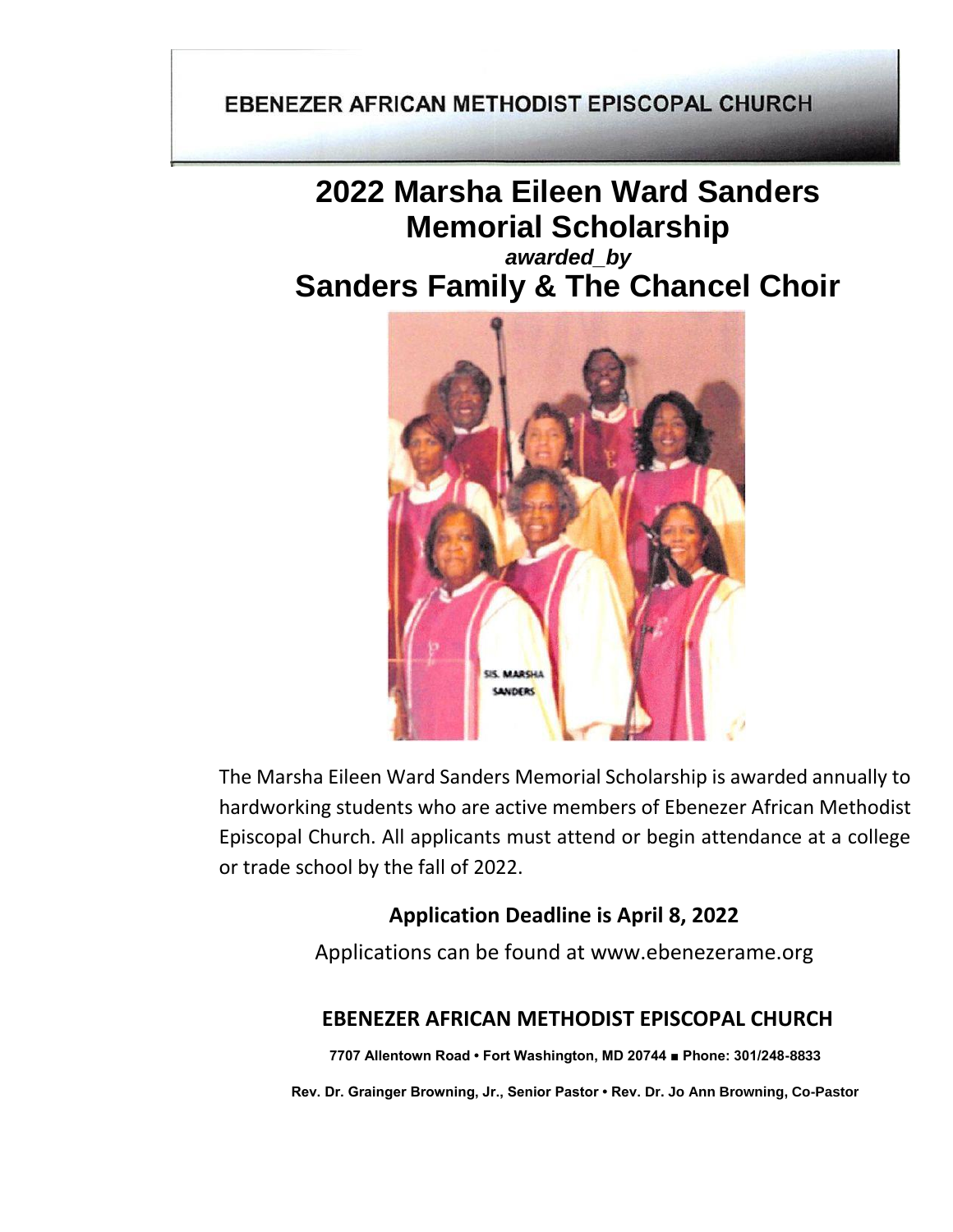### **Dear Applicant:**

Greetings in the name of our Lord and Savior Jesus Christ! Congratulations on your accomplishments so far! The Marsha Eileen Ward Sanders Memorial Scholarship is awarded annually to hardworking students pursuing higher education. While Grade Point Averages and academic accolades are important, this scholarship embodies the very essence of Mrs. Sanders by honoring one's character, service, work ethic and perseverance.

The scholarship is awarded to honor the life and legacy of Marsha Eileen Ward Sanders who was not only a loving mother, grandmother, and great grandmother but was also a faithful, dedicated, and well respected member of the community, Ebenezer African Methodist Episcopal Church, and the Chancel Choir. Mrs. Sanders battled various illnesses for the vast majority of her life but never let sickness become her and never lost her faith in God. She was the epitome of kindness, humor, faith, strength and resiliency.

Her memory, strength, ability to fearlessly face adversity, and love for God lives on in her family, the Chancel Choir, and will live on through this scholarship. Scholarships will be used to subsidize the cost of a higher education, (college, professional/trade school, etc.).

On behalf of our Pastors, Reverend Dr. Grainger Browning Jr. and Reverend Dr. Jo Ann Browning, The Sanders family, and The Chancel Choir, we thank you for your application and for allowing Mrs. Sanders' legacy to live on through you.

### **ELIGIBILITY REQUIREMENTS - To be eligible for these scholarships you must:**

- 1. Be a loyal member of Ebenezer AME
- 2. Attend or begin attendance at a college or trade school by the fall of 2022.
- 3. Submit a minimum 300-word essay describing a time when you, like Mrs. Sanders, fearlessly faced adversity through faith in God and the lessons you learned in doing so.
- 4. Provide an official copy of your college acceptance letter, if you are entering your first year.
- 5. Provide a recent letter of recommendation from non-family members.
- 6. Provide a short statement about you!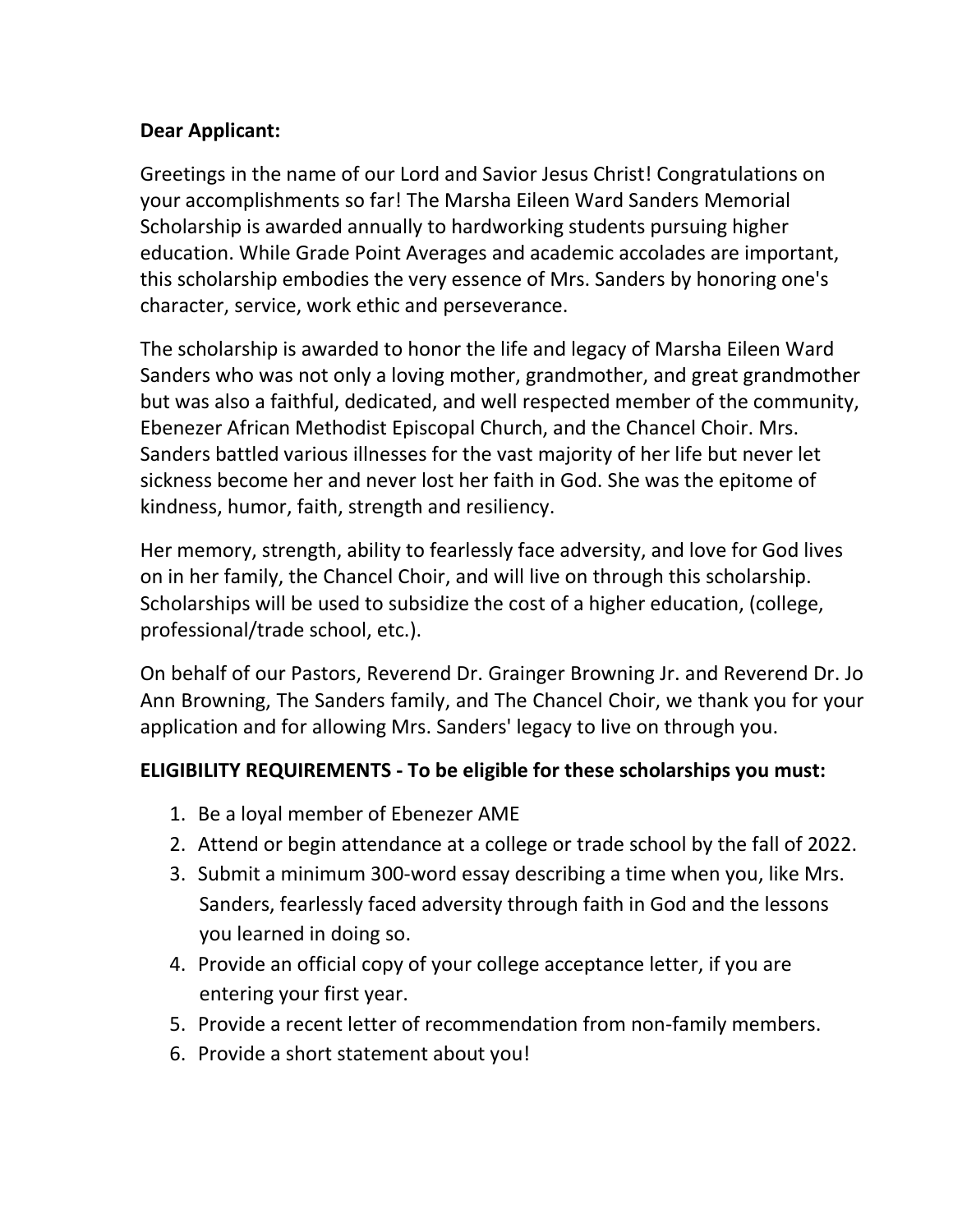# **The Marsha Eileen Ward Sanders Memorial Scholarship 2022**

# *Awarded by* **Her loved ones and The Chancel Choir**

### **ALL APPLICATIONS AND SUPPORTING DOCUMENTS MUST BE RECEIVED BY April 8, 2022 in ONE PDF Document**

| 1. Applicants Information:                      |              |                       |
|-------------------------------------------------|--------------|-----------------------|
|                                                 |              |                       |
| Last                                            | <b>First</b> | <b>Middle</b>         |
| Date of Birth ___________ Ethnicity____________ |              |                       |
| <b>Email Address</b>                            |              |                       |
| Telephone ()                                    |              |                       |
| <b>Home Address</b>                             |              |                       |
| <b>Street</b>                                   | <b>City</b>  | <b>State/Zip Code</b> |
| 2. Parental Information:                        |              |                       |
| Name:                                           |              |                       |
| Last                                            | <b>First</b> | <b>Middle</b>         |
| <b>Home Address</b>                             |              |                       |
| <b>Street</b>                                   | <b>City</b>  | <b>State/Zip Code</b> |
|                                                 |              |                       |
|                                                 |              |                       |
|                                                 |              |                       |

**Email Address: Telephone ( )**